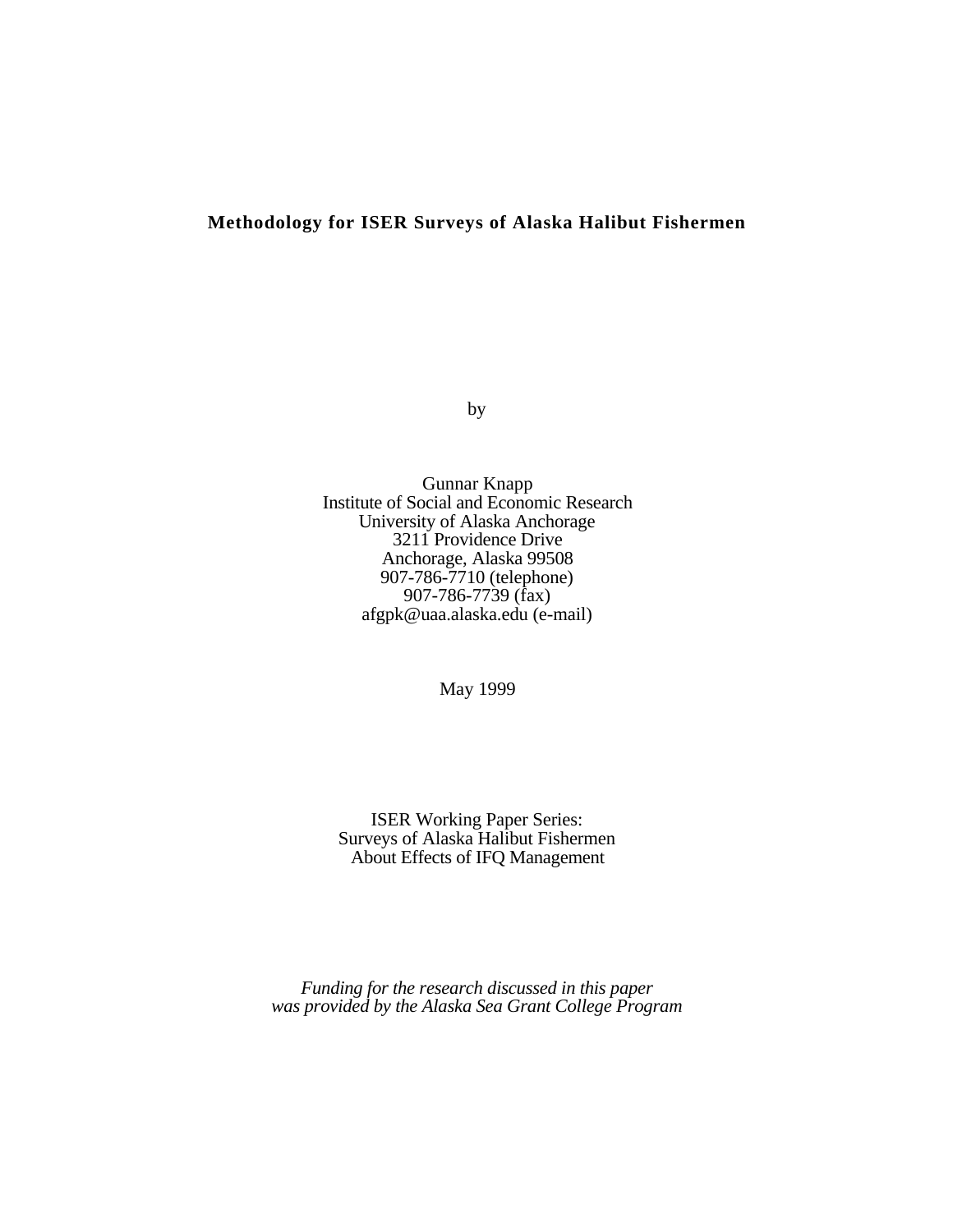## **Summary**

In 1998, the University of Alaska Institute of Social and Economic Research (ISER) conducted two telephone surveys of Alaska halibut fishermen about the effects of Individual Fishing Quota (IFQ) management of the Alaska halibut fishery. Funding for the surveys was provided by the Alaska Sea Grant College Program. This paper, one of a series of working papers reporting on results of the surveys, discusses sample selection, response rates, and weighting for the surveys.

The *Captains Resurvey* was a resurvey of halibut captains ISER surveyed in 1994, just before the IFQ program went into effect. The purpose of the Captains Resurvey was to gather information about how the introduction of IFQ management in the Alaska halibut fishery in 1995 had affected the halibut fishery and those who fished for halibut before the program was introduced.

The *Permit Holders Survey* was a survey of a random sample of 1997 State of Alaska halibut permit holders. The purpose of the Permit Holders Survey was to gather information about the 1997 halibut fishery from a random sample of participants, including persons who did not fish for halibut before IFQ management.

The table below shows summarizes sample sizes, response rates, and number of interviews for each survey. The samples for both surveys were stratified by vessel size. Except where noted otherwise, the survey results reported in this working paper series are weighted to adjust for this stratification.

|                                                                 |          | Permit  |
|-----------------------------------------------------------------|----------|---------|
|                                                                 | Captains | Holders |
|                                                                 | Resurvey | Survey  |
| Sample size                                                     | 249      | 200     |
| Respondents contacted                                           | 208      | 134     |
| Response rate = (respondents contacted)/(sample size)           | 84%      | 67%     |
| Number of interviews*                                           |          |         |
| Captains Resurvey, Total                                        | 208      |         |
| 1993 captains who fished in 1997*                               | 93       |         |
| 1993 captains who did not fish in 1997*                         | 91       |         |
| 1993 respondents were were vessel owners but not captains       | 19       |         |
| 1993 respondents who fished in 1997 under a CDO allocation      |          |         |
| Permit Holders Survey, Total                                    |          | 134     |
| 1997 permit holders who fished vessels listed on their permits* |          | 97      |
| 1997 permit holders who fished other vessels*                   |          | 11      |
| 1997 permit holders who did not participate in IFQ fishery      |          | 26      |

**Survey Sample Sizes, Response Rates, and Numbers of Interviews**

\*Most of the survey analysis is based on the responses of the groups marked with a \* and with numbers shown in bold font.

File: Survey summary.

The estimated 1997 harvest based on Permit Holders Survey weighted responses was 90% of the actual harvest reported by the International Pacific Halibut Commission, while the estimated number of boats based on survey responses was 94% of the number reported by the Commission. This suggests that the survey respondents' vessels were reasonably, although not perfectly, representative of vessels in the 1997 halibut fishery.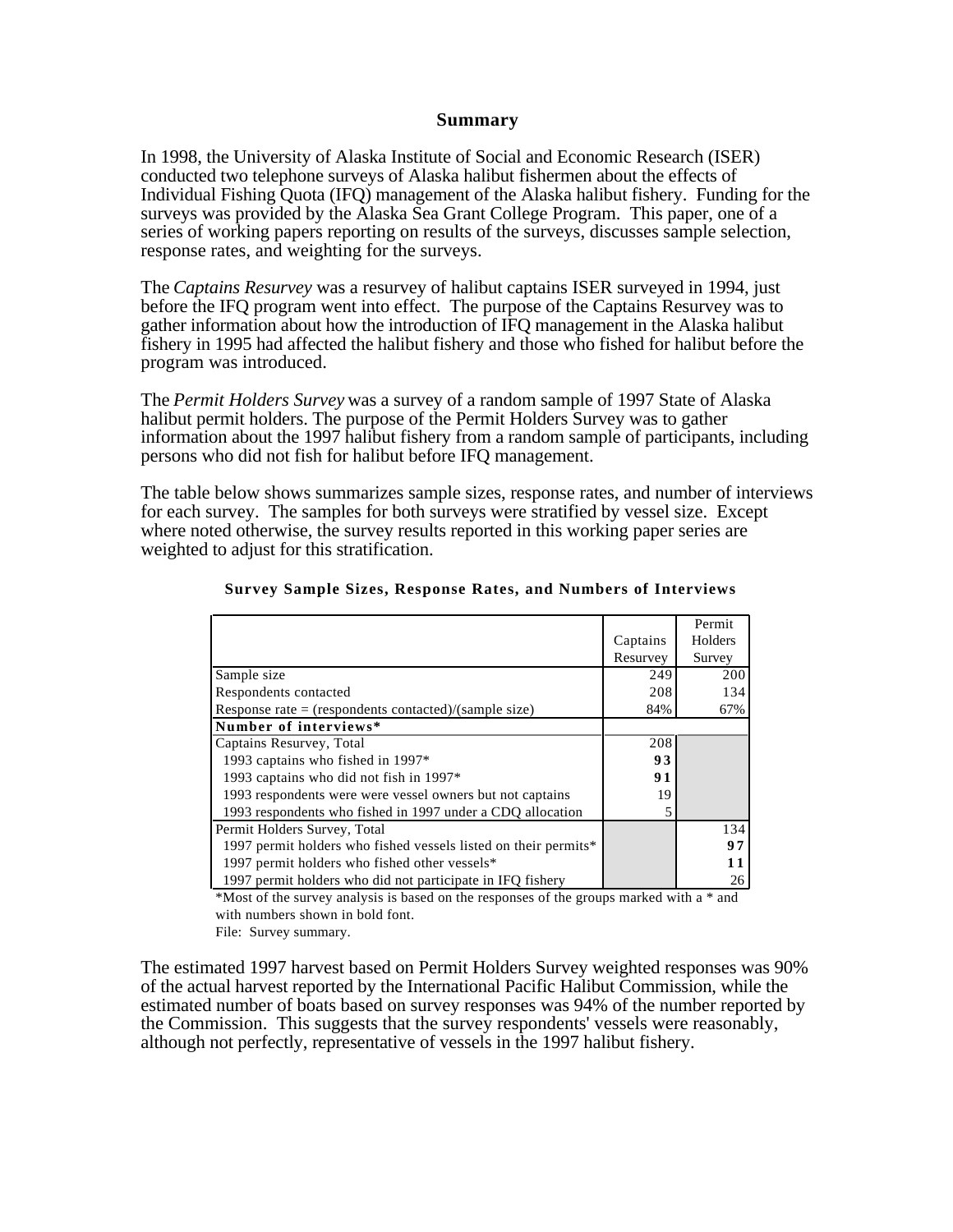## **Introduction**

In 1998, the University of Alaska Institute of Social and Economic Research (ISER) conducted two telephone surveys of Alaska halibut fishermen about the effects of Individual Fishing Quota (IFQ) management of the Alaska halibut fishery.

- The *Captains Resurvey* was a resurvey of halibut captains ISER surveyed in 1994, just before the IFQ program went into effect. The purpose of the Captains Resurvey was to gather information about how the introduction of IFQ management in the Alaska halibut fishery in 1995 had affected the halibut fishery and those who fished for halibut before the program was introduced.
- The *Permit Holders Survey* was a survey of a random sample of 1997 State of Alaska halibut permit holders. The purpose of the Permit Holders Survey was to gather information about the 1997 halibut fishery from a random sample of participants, including persons who did not fish for halibut before IFQ management.

Funding for the surveys was provided by the Alaska Sea Grant College Program. This paper, one of a series of working papers reporting on results of the surveys, discusses sample selection, response rates, and weighting for the surveys.<sup>1, 2</sup>

In order to discuss sampling the Captains Resurvey, it is first necessary to discuss the survey of halibut captains conducted by ISER in 1994 before the IFQ program went into effect. Because that previous survey asked about halibut fishing during the 1993 season, in this paper we refer to it as the *1993 Survey*.

Throughout this paper (as well as other papers in this series), we refer to the surveys by the names shown in italics above.3 Copies of the survey instruments are available upon request from the author of this paper.

# **1993 Survey**

In order to understand sample selection, response rates and weighting for the Captains Resurvey, it is necessary first to discuss these issues for the 1993 Survey.4 The purpose

l <sup>1</sup>A list of working papers in this series may be found at the ISER web site at http://www.iser.uaa.alaska.edu. Copies of these papers may be downloaded from this site in pdf format.

<sup>&</sup>lt;sup>2</sup>A growing body of research discusses effects of IFQ management in Alaska and elsewhere. In these working papers, we do not attempt to describe this research, or to compare results of the ISER surveys with other sources of information about effects of IFQ management. Our purpose is simply to report the results of the ISER surveys. At the end of this paper, we have included a list of references about the Alaska IFQ program.

<sup>3</sup>We chose these names for use in this report for purposes of brevity and contrast, and to refer to the year for which the surveys collected information (as opposed to the years in which they were administered). We used other names for the surveys at the time they were administered and on the survey instruments. We referred to the 1993 Survey as the "1994 Halibut-Sablefish Survey." We referred to the Captains Resurvey as the "1997 Sea Grant Survey, 1994 Reinterview Sample." We referred to the Permit Holders Survey as the "1997 Sea Grant Survey, 1997 Sample."

<sup>4</sup>Funding for the 1993 survey was provided under Saltonstall-Kennedy program grant #NA37FD0184. A description of the 1993 halibut fishery, based largely on that survey, is provided in a 20-page report by ISER researchers Matthew Berman and Linda Leask entitled "On the Eve of IFQs: Fishing for Alaska's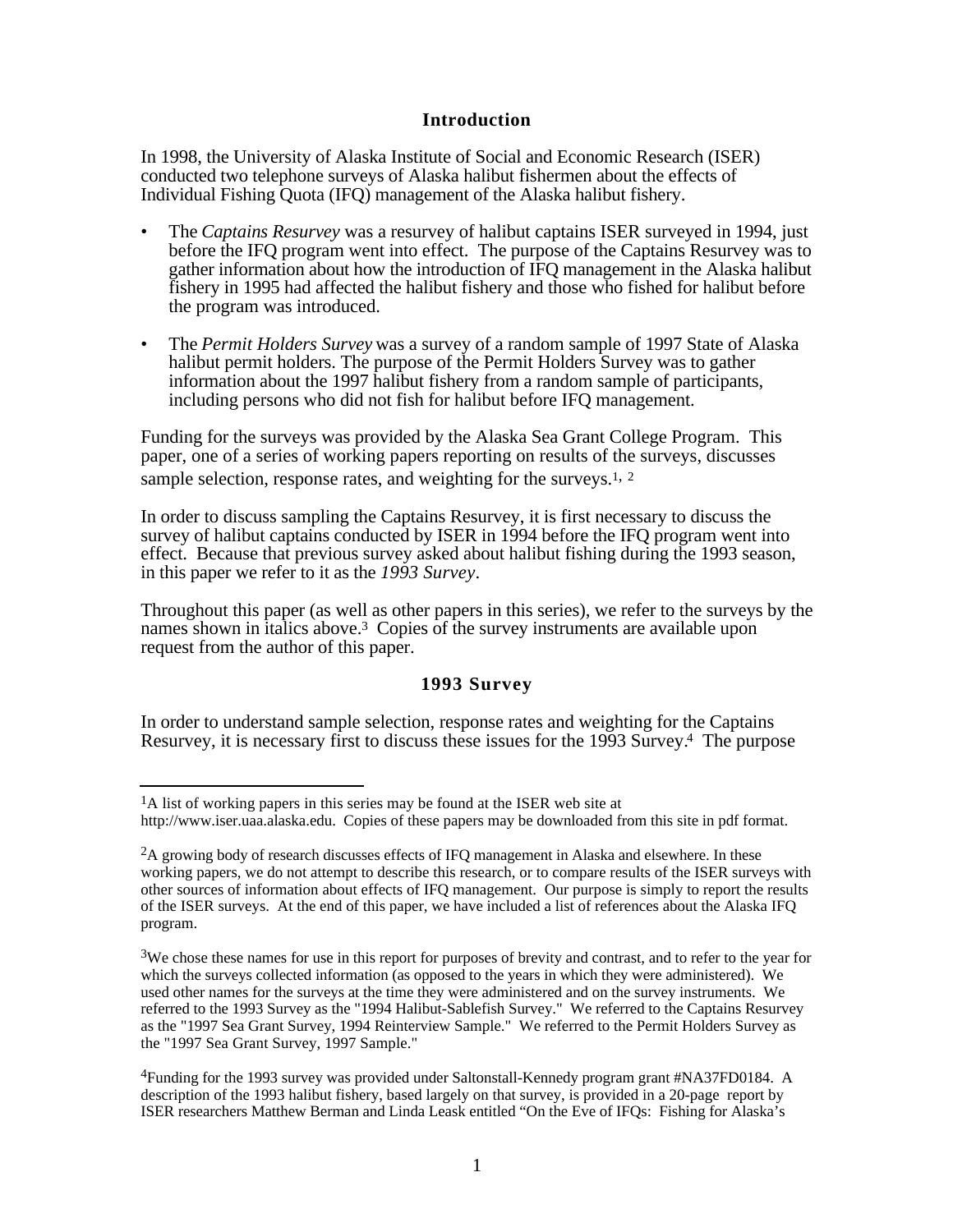of the 1993 survey was to gather information about the halibut and sablefish fisheries prior to the implementation of IFQ management, as well as fishermen's expectations about and attitudes towards IFQ management.

The sampling goal for the 1993 Survey was to create a stratified sample of all vessels which fished for halibut and/or sablefish in Alaska in 1993.<sup>5</sup> To select the sample, we began with two public data files:

(a) The Alaska Department of Fish and Game (ADF&G) 1993 public vessel license file. This file contains the following records, among others:

Vessel ADF&G number Vessel name Vessel owner name and address Vessel length Gear types fished by the vessel

(b) The Commercial Fisheries Entry Commission (CFEC) public files for 1993 halibut and sablefish permits (all persons who held either B permits or statewide C permits, excluding the northern and southern southeast limited entry C permits). The permit file contains the following records, among others:

Permit holder's name Permit holder's address Vessel ADF&G number for the vessel that the owner intends to fish with.

Under Alaska statute, the operators of fishing vessels are required to hold permits for all fisheries (species  $\&$  gear combinations) in which the vessel participates.<sup>6</sup> Usually, although not always, the permit is held by the vessel captain. In most cases, the vessel captain is also the vessel owner, but in some cases--more frequently for larger vessels--the captain and/or permit holder is different from the vessel owner.

The permit application form asks applicants to "write in the ADF&G number of the vessel you will be fishing." However, the vessel listed on the permit application is not always the

Halibut and Sablefish (1994). Copies of the report by Berman and Leask are available upon request from the author of this paper.

<sup>5</sup>Southeast Alaska limited entry sablefish fisheries were not included because these fisheries were not included in the IFQ program.

<sup>6</sup>Applicable statutes include the following:

l

SEC.16.43.140. PERMIT REQUIRED. (a) After January 1, 1974, no person may operate gear in the commercial taking of fishery resources without a valid entry permit or a valid interim-use permit issued by the commission.

(b) A permit is not required of a crewman or other person assisting in the operation of a unit of gear engaged in the commercial taking of fishery resources as long as the holder of the entry permit or the interim use permit for that particular unit of gear is at all times present and actively engaged in the operation of the gear.

(c) A person may hold more than one interim-use or entry permit issued or transferred under this chapter only for the following purposes:

(1) fishing more than one type of gear;

(2) fishing in more than one administrative area;

(3) harvesting particular species for which separate interim-use or entry permits are issued.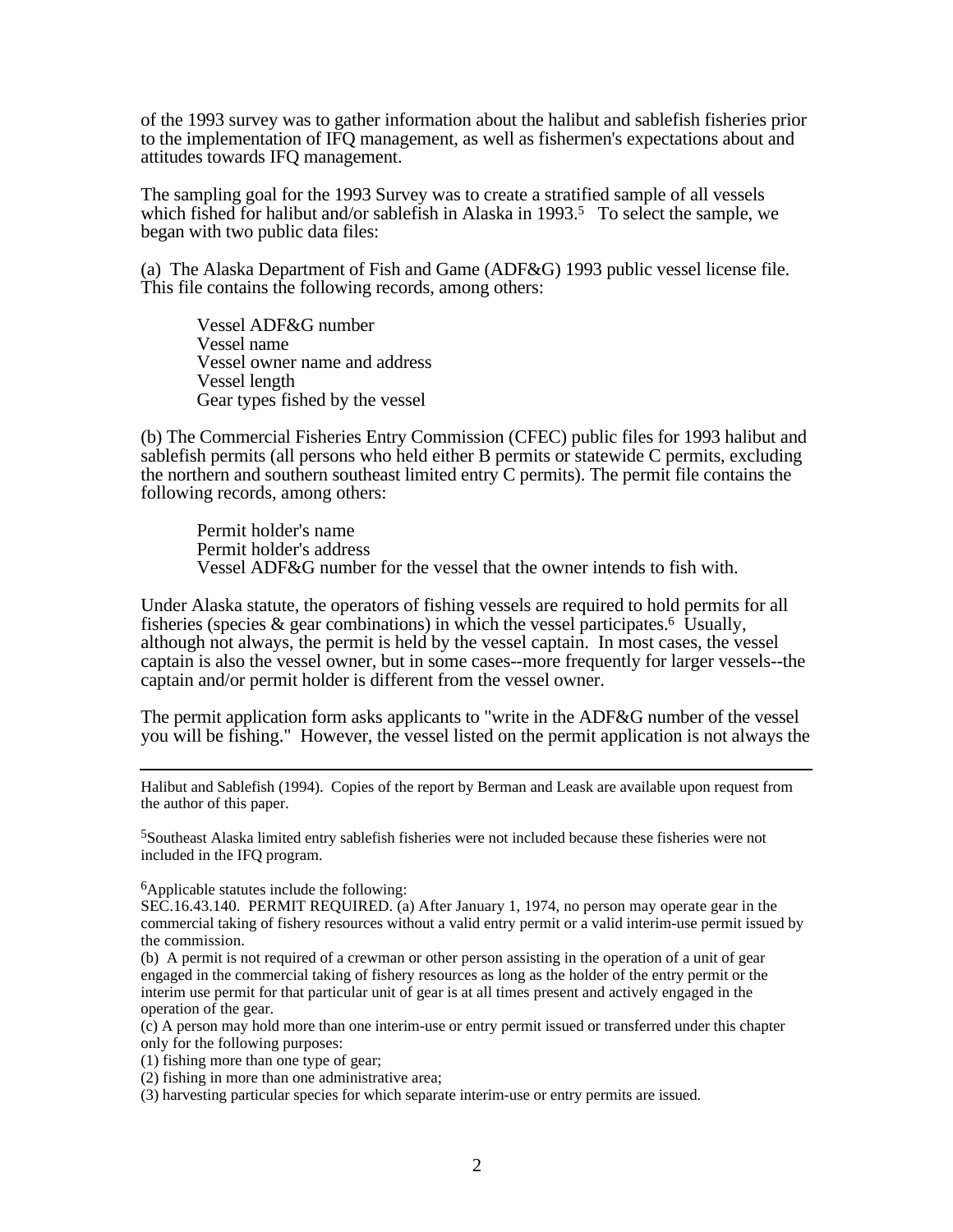vessel that is actually fished in the fishery. In addition, some people do not provide an ADF&G number.

We matched the permit files to the vessel file by vessel number. We also obtained some additional matches by matching the permit holder name and address to the vessel owner name and address. We refer to the matched halibut and/or sablefish permit holder/vessel combinations as the "matched file."

We divided the matched file into three strata:

Vessels under 60' in length (4645 vessels) Vessels 60'-99' in length (249 vessels) Vessels 100' or longer (57 vessels)

We created a fourth stratum consisting of vessels that had longline gear indicated on the vessel license file but which did not match to a halibut and/or sablefish permit. We assumed that these were vessels which were likely to have fished for halibut and/or sablefish, but with permit holders who did not indicate on their permits that they would fish from these vessels. The reason that they did not match with permit holders may have been that the permit holder did not provide the vessel ADF&G number, or that the permit holder fished a different vessel than had been indicated on the permit application.

Table 1 shows the number of vessels sampled in each stratum, the response rate, and the weights used to extrapolate the survey responses to the population. A total of 391 interviews were completed, and an additional 31 permit holders were contacted but not interviewed (for vessels which did not fish for halibut or sablefish during the period 1987- 1993 or which sank prior to 1993), for a survey response rate of 70%. Responses reported were weighted to the total population in each of the four sample groups.

While the sample was based on the 1993 permit file, we conducted interviews for all vessels which fished for halibut or sablefish between 1987 and 1993. Of the 391 completed surveys, only 302 were for vessels which fished for halibut in 1993. As shown in Table 2, of these interviews, 278 were with persons who were the vessel owners, and 250 were with persons who were captains for halibut fishing in 1993. (Most of the persons interviewed were both vessel owners and captains). Thus, the 1993 Survey is representative of only 93% of 1993 vessel owners and 89% of 1993 captains.

Table 3 compares IPHC data for the number of vessels which participated in the 1993 halibut fishery with estimates derived from the survey, by vessel length category. This provides one indication of how representative the 302 surveys for vessels which fished for halibut in 1993 were of the approximately 3518 vessels which fished for halibut in 1993. Based on weighted survey responses, we would estimate that 3943 vessels participated in the 1993 halibut fishery. IPHC data (adjusted for double-counting of vessels which fished in multiple areas) indicate that approximately 3518 vessels actually fished for halibut. Thus our survey results overestimate the total number of vessels by about 12%. The ratios of the survey estimates to the IPHC data shown in the right-hand column of Table 3 indicate that the survey tends to overstate the number of vessels shorter than 40 feet and overstate the number of vessels longer than 40 feet.

Most of the questions for the 1993 Survey related to halibut and sablefish fishing activities in 1993, vessel expenditures and payment of captains and crew in the halibut and sablefish fisheries, participation and expenditures in other fisheries, and plans to purchase or sell quota share under different assumptions about prices for fish and quota share. Five questions about management preferences for halibut and expected effects of the halibut IFQ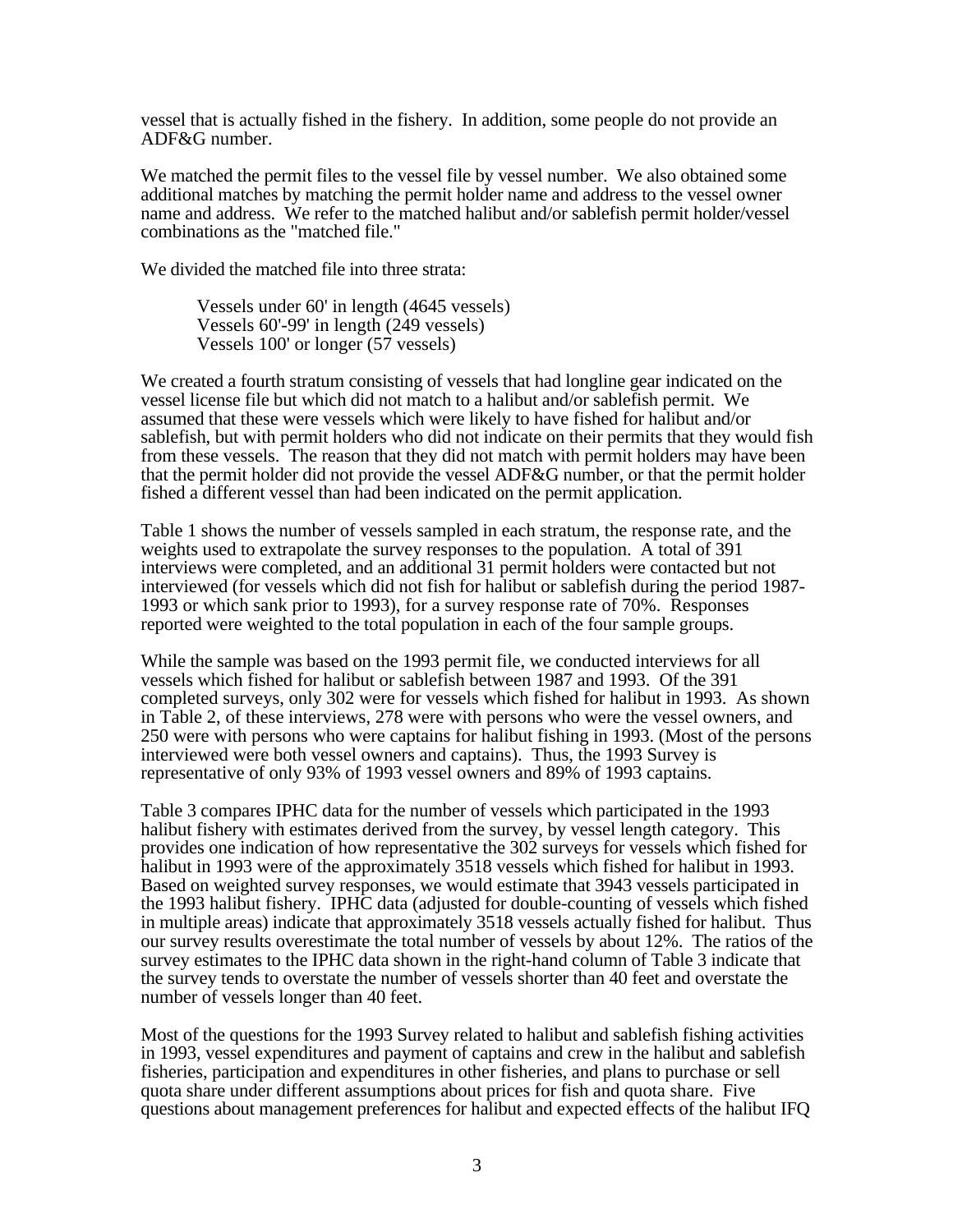program were asked at the end of the interview. Most respondents appeared interested in the survey and provided detailed answers. Many of the interviews lasted more than an hour.

|                                                       | <b>Population Sampled</b>                        |                             |           |                 |       |
|-------------------------------------------------------|--------------------------------------------------|-----------------------------|-----------|-----------------|-------|
|                                                       | Vessels for which the vessel file<br>Vessels for |                             |           |                 |       |
|                                                       |                                                  | matched to the permit file. |           | which the       |       |
|                                                       |                                                  |                             | Vessels   | vessel file did |       |
|                                                       | Vessels                                          | Vessels                     | $100'$ or | not match to    |       |
|                                                       | Under 60'                                        | $60' - 99'$                 | longer    | the permit file | Total |
| Number of vessels in 1993 Survey universe             | 4645                                             | 249                         | 57        | 645             | 5596  |
| Sample size                                           | 400                                              | 100                         | 57        | 50              | 607   |
| Percent sampled                                       | 9%                                               | 40%                         | 100%      | 8%              | 11%   |
| Total vessels contacted                               | 297                                              | 65                          | 31        | 29              | 422   |
| Number of completed interviews                        | 280                                              | 63                          | 29        | 19              | 391   |
| Vessels contacted but which didn't fish or which sank | 17                                               |                             |           | 10              | 31    |
| Vessels not contacted or which refused interviews     | 103                                              | 35                          | 26        | 21              | 185   |
| Response rate for 1993 Survey (a)                     | 74%                                              | 65%                         | 54%       | 58%             | 70%   |
| Weight for 1993 Survey responses (WEIGHT1) (b)        | 15.64                                            | 3.83                        | 1.84      | 22.24           |       |

**Table 1 1993 Survey Sample Selection and Weights**

(a) (Completed interviews plus vessels contacted which didn't fish or sank) divided by sample size.

(b) Estimated number of vessels in sample divided by (completed interviews plus vessels contacted which didn't fish or sank). File: 93 Sample.

| .                                                                      |
|------------------------------------------------------------------------|
| Table 2                                                                |
| Percentage of 1993 Halibut Vessels, Owners and Captains Represented by |
| Responses to the 1993 Survey                                           |

|                                                      | Original Population Sampled for 1993 Survey |                                   |             |                 |       |
|------------------------------------------------------|---------------------------------------------|-----------------------------------|-------------|-----------------|-------|
|                                                      |                                             | Vessels for which the vessel file | Vessels for |                 |       |
|                                                      |                                             | matched to the permit file        |             | which the       |       |
|                                                      |                                             |                                   | Vessels     | vessel file did |       |
|                                                      | Vessels                                     | <b>Vessels</b>                    | $100'$ or   | not match to    |       |
|                                                      | Under 60'                                   | $60' - 99'$                       | longer      | the permit file | Total |
| Weight for 1993 Survey responses (WEIGHT1)           | 15.64                                       | 3.83                              | 1.84        | 22.24           |       |
| Unweighted responses representing:                   |                                             |                                   |             |                 |       |
| Vessels which fished for halibut in 1993             | 222                                         | 50                                | 19          | 11              | 302   |
| Owners of vessels which fished for halibut in 1993   | 209                                         | 43                                | 16          | 10              | 278   |
| Captains of vessels which fished for halibut in 1993 | 201                                         | 32                                | 6           | 11              | 250   |
| Weighted responses representing:                     |                                             |                                   |             |                 |       |
| Vessel                                               | 3472                                        | 192                               | 35          | 245             | 3943  |
| Person who was the vessel owner in 1993              | 3269                                        | 165                               | 29          | 222             | 3685  |
| Person who was the vessel captain in 1993            | 3144                                        | 123                               | 11          | 245             | 3522  |
| Percentage represented by weighted responses:        |                                             |                                   |             |                 |       |
| Vessel                                               | 100%                                        | 100%                              | 100%        | 100%            | 100%  |
| Person who was the vessel owner in 1993              | 94%                                         | 86%                               | 84%         | 91%             | 93%   |
| Person who was the vessel captain in 1993            | 91%                                         | 64%                               | 32%         | 100%            | 89%   |

Note: Assumes that the vessel responses were representative of the population.

File: 93 Sample.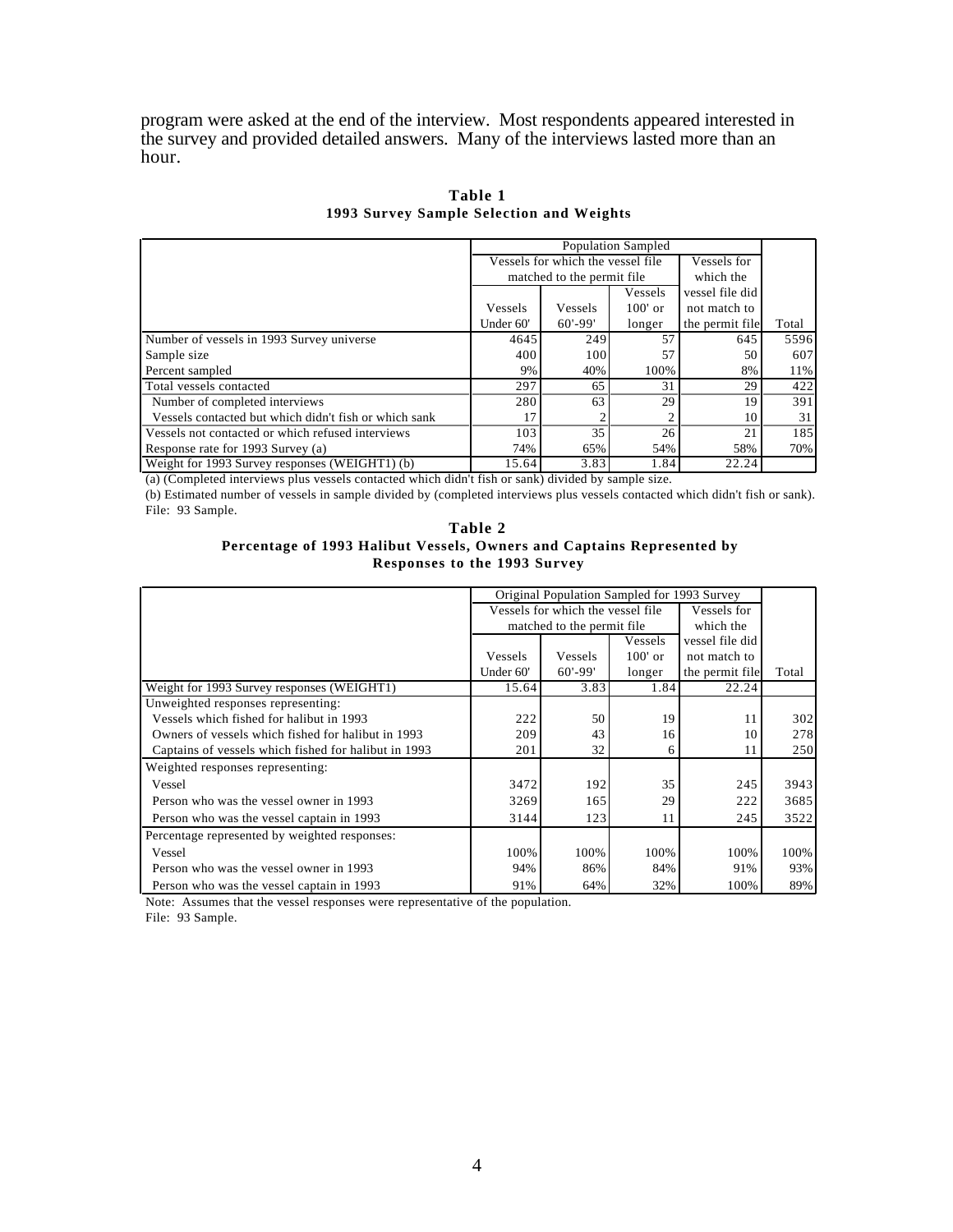#### **Table 3 Number of Vessels Participating in the 1993 Halibut Fishery Comparison of IPHC Data and Survey Estimates**

|               |          | IPHC Vessel Count, 1993 | Weighted                       | Ratio, survey |             |             |              |                 |
|---------------|----------|-------------------------|--------------------------------|---------------|-------------|-------------|--------------|-----------------|
|               |          |                         | IPHC Vessel Count, by Area (a) |               | Unadjusted  | Adjusted    | survey       | estimate to     |
| Vessel length | Area 2Cl |                         | Area 3A Area 3B                | Area 4        | total $(b)$ | total $(c)$ | estimate (d) | IPHC adj. total |
| Unknown       | 10       | 14                      |                                | 9             | 35          | 60          |              |                 |
| $<$ 26 feet   | 295      | 146                     |                                | 67            | 513         | 501         | 960          | 1.92            |
| 26 to 30 ft.  | 122      | 85                      |                                | 19            | 227         | 227         | 617          | 2.72            |
| 31 to 35 ft.  | 205      | 202                     | 46                             | 50            | 503         | 463         | 639          | 1.38            |
| 36 to 40 ft.  | 344      | 281                     | 66                             | 13            | 704         | 689         | 782          | 1.13            |
| 41 to 45 ft.  | 220      | 210                     | 55                             | 22            | 507         | 457         | 297          | 0.65            |
| 46 to 50 ft.  | 173      | 133                     | 58                             | 14            | 378         | 378         | 328          | 0.87            |
| 51 to 55 ft.  | 73       | 91                      | 19                             | 10            | 193         | 193         | 47           | 0.24            |
| $56+ft.$      | 135      | 367                     | 148                            | 99            | 749         | 550         | 273          | 0.50            |
| Total         | 1577     | 1529                    | 400                            | 303           | 3809        | 3518        | 3943         | 1.12            |

(a) Source: IPHC 1993 Annual Report, Appendix I, Table 2.

(b) Not adjusted for double-counting of vessels which fished in more than one area.

(c) Adjustment was based on survey results for the number of vessels which off-loaded halibut at ports in more than one area (programming is in file NUMBOATS.LOG).

(d) Based on weighted number of vessels surveyed in each size class.

File: 1993 vessels.

# **Captains Resurvey**

The goal of the Captains Resurvey was to resurvey respondents to the 1993 Survey to address two broad questions:

- 1. What happened to participants in the 1993 halibut fishery over the next four years (between 1993 and 1997), with the implementation of the IFQ management system?
- 2. How did the halibut fishery change between 1993 and 1997?

For this purpose, we wished to resurvey all respondents to the 1993 Survey who fished for halibut in 1993 and who provided substantive information about their halibut fishing in 1993. As shown in Table 4, of the 302 respondents to the 1993 Survey whose vessels fished for halibut in 1993, 255 provided information about their 1993 halibut fishing. We included 249 of these individuals in the sample for the 1997 captains survey,7 and we contacted and re-interviewed 203 of them, for a response rate of 84%.

As shown in Table 5, these 203 respondents, when weighted, represented 70% of the vessels which fished for halibut in 1993, 66% of the 1993 vessel owners, and 63% of the 1993 captains.

l

<sup>7</sup>The other six were omitted by mistake.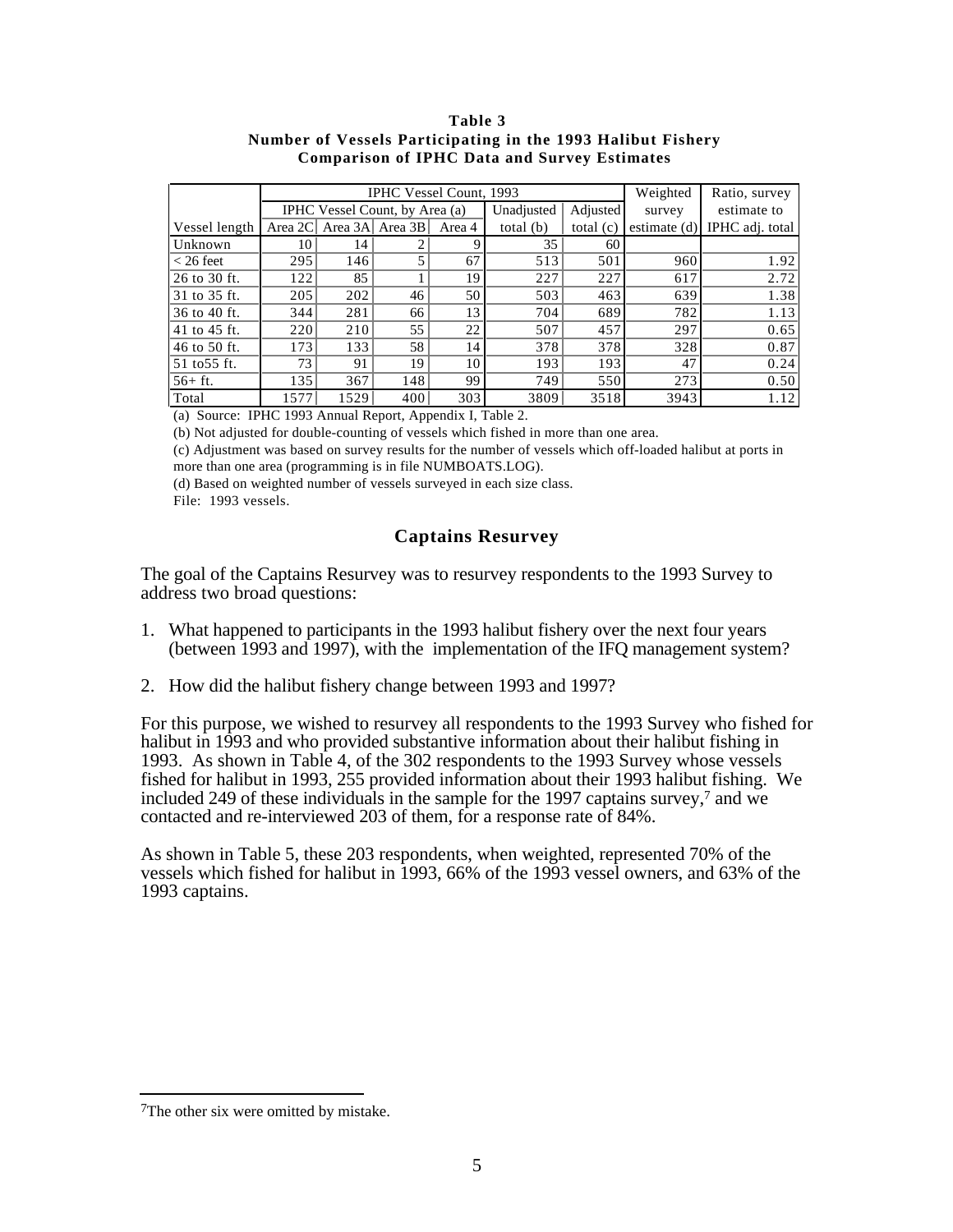|                                                           | Original Population Sampled for 1993 Survey |                                   |             |                 |       |
|-----------------------------------------------------------|---------------------------------------------|-----------------------------------|-------------|-----------------|-------|
|                                                           |                                             | Vessels for which the vessel file | Vessels for |                 |       |
|                                                           |                                             | matched to the permit file.       |             | which the       |       |
|                                                           |                                             |                                   | Vessels     | vessel file did |       |
|                                                           | Vessels                                     | Vessels                           | $100'$ or   | not match to    |       |
|                                                           | Under 60'                                   | $60' - 99'$                       | longer      | the permit file | Total |
| Number of 1993 Survey responses for vessels               | 222                                         | 50                                | 19          | 11              | 302   |
| which fished for halibut in 1993 (a)                      |                                             |                                   |             |                 |       |
| Number which responded in any way to 1993 Survey          | 213                                         | 45                                | 19          | 10              | 287   |
| Section C, regarding first halibut opening fished         |                                             |                                   |             |                 |       |
| Number which provided substantive answers in Section C or | 192                                         | 40                                | 15          | 8               | 255   |
| D regarding halibut fishing operations (b)                |                                             |                                   |             |                 |       |
| Number included in Captains Resurvey sample               | 188                                         | 40                                | 14          |                 | 249   |
| Number not interviewed                                    |                                             |                                   |             |                 |       |
| No telephone number could be found                        | 4                                           |                                   |             |                 |       |
| Telephone number was found but respondent                 | 15                                          |                                   |             |                 | 23    |
| could not be reached.                                     |                                             |                                   |             |                 |       |
| Respondent was not interviewed because 1997 fishing       | 5                                           |                                   |             |                 |       |
| was under a CDQ allocation                                |                                             |                                   |             |                 |       |
| Respondent was contacted but declined to be interviewed   | 6                                           |                                   |             |                 | 10    |
| Respondent was interviewed for Captains Resurvey          | 158                                         | 30                                | 8           |                 | 203   |
| Response rate for Captains Resurvey (c)                   | 87%                                         | 75%                               | 57%         | 100%            | 84%   |

**Table 4 Captains Resurvey Sample Selection and Response Rates**

(a) Based on variable CHKPT1 (response to Part 1, Section A, question at top of page 2).

(b) Based on review of original survey questionnaires.

(c) Completed interviews plus respondents not interviewed because 1997 fishing was under a CDQ allocation, divided by number included in sample.

File: 93 Sample.

**Table 5 Percentage of 1993 Halibut Vessels, Owners and Captains Represented by Responses to the Captains Resurvey**

|                                                        | Original Population Sampled for 1993 Survey |                                   |             |                 |       |
|--------------------------------------------------------|---------------------------------------------|-----------------------------------|-------------|-----------------|-------|
|                                                        |                                             | Vessels for which the vessel file | Vessels for |                 |       |
|                                                        |                                             | matched to the permit file        |             | which the       |       |
|                                                        |                                             |                                   | Vessels     | vessel file did |       |
|                                                        | Vessels                                     | Vessels                           | $100'$ or   | not match to    |       |
|                                                        | Under 60'                                   | $60' - 99'$                       | longer      | the permit file | Total |
| Weight for 1993 Survey responses (WEIGHT1)             | 15.64                                       | 3.83                              | 1.84        | 22.24           |       |
| Unweighted responses to 1993 Survey representing       |                                             |                                   |             |                 |       |
| vessels which fished for halibut in 1993               | 222                                         | 50                                | 19          | 11              | 302   |
| Unweighted reponses to Captains Resurvey representing: |                                             |                                   |             |                 |       |
| Vessels which fished for halibut in 1993               | 158                                         | 30                                |             |                 | 203   |
| Owners of vessels which fished for halibut in 1993     | 149                                         | 27                                |             |                 | 191   |
| Captains of vessels which fished for halibut in 1993   | 145                                         | 20                                |             |                 | 173   |
| Weighted responses to 1993 Survey representing         |                                             |                                   |             |                 |       |
| vessels which fished for halibut in 1993               | 3472                                        | 192                               | 35          | 245             | 3943  |
| Unweighted reponses to Captains Resurvey representing: |                                             |                                   |             |                 |       |
| Vessels which fished for halibut in 1993               | 2471                                        | 115                               | 15          | 156             | 2756  |
| Owners of vessels which fished for halibut in 1993     | 2330                                        | 103                               | 15          | 156             | 2604  |
| Captains of vessels which fished for halibut in 1993   | 2268                                        | 77                                |             | 156             | 2502  |
| Percentage represented by weighted responses           |                                             |                                   |             |                 |       |
| Vessels which fished for halibut in 1993               | 71%                                         | 60%                               | 42%         | 64%             | 70%   |
| Owners of vessels which fished for halibut in 1993     | 67%                                         | 54%                               | 42%         | 64%             | 66%   |
| Captains of vessels which fished for halibut in 1993   | 65%                                         | 40%                               | 5%          | 64%             | 63%   |

File: 93 Sample.

We reported responses to the Captains Resurvey separately for the four broad groups shown in Table 6. Most of our analysis is based on responses of the first two groups. For analysis of how the conduct of the halibut fishery changed between 1993 and 1997, and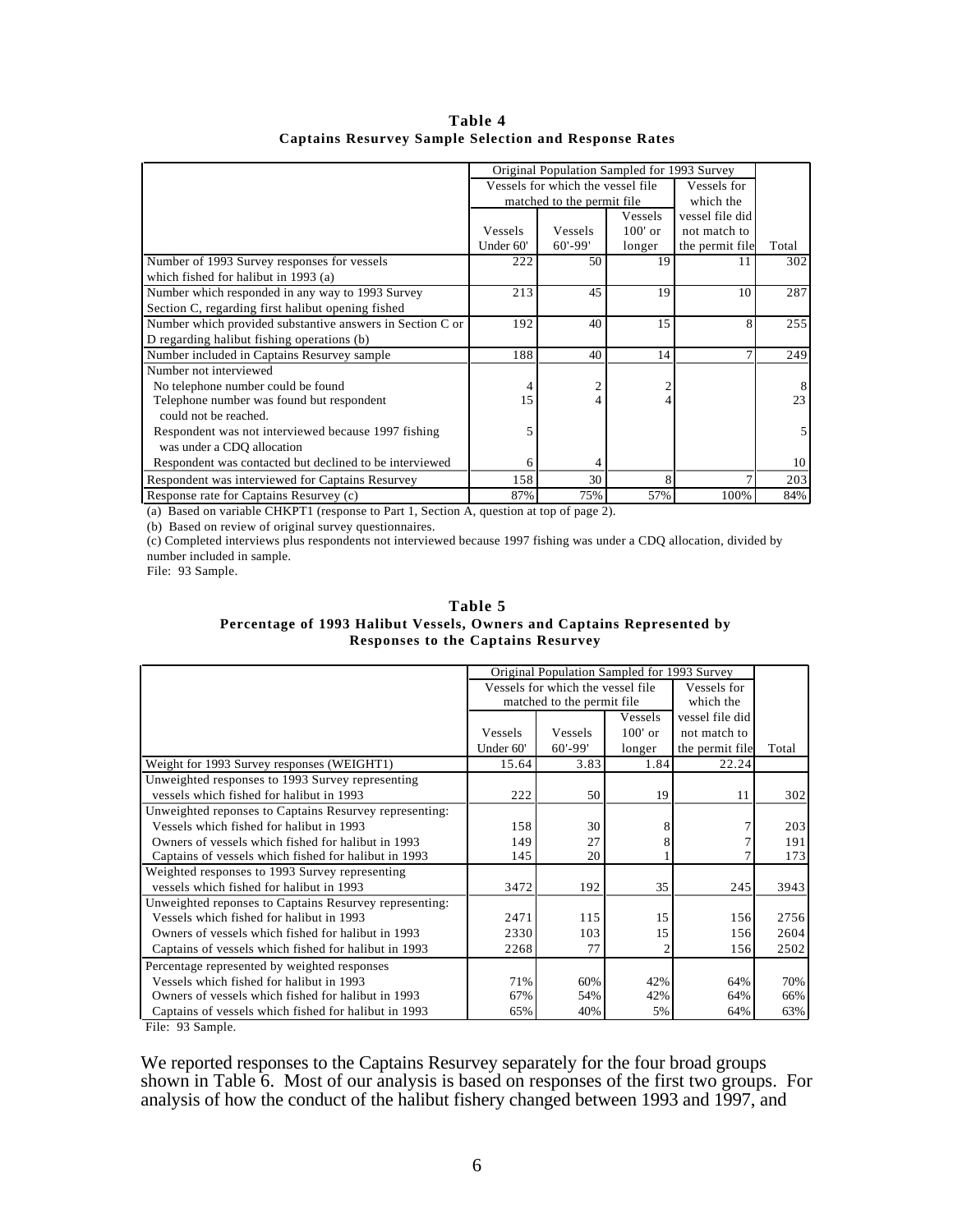captains' opinions about effects of IFQ management on the fishery, we relied primarily on the responses of the individuals who were vessel captains in 1993 and who continued to fish for halibut in an IFQ fishery in 1997. For analysis of effects of the IFQ program on vessel captains, as well as attitudes of 1993 vessel captains towards IFQ management, we used responses of both the 1993 captains who continued to fish for halibut in an IFQ fishery in 1997 as well as the 1993 captains who did not fish for halibut in 1997. We made less use of the 19 responses of individuals who were vessel owners but not captains in 1993. This is because (a) the number of respondents for this group was relatively small; (b) we assumed vessel captains were more knowledgeable about the conduct of the fishery than 1993 owners who did not captain their vessels; and (c) we were more interested in the attitudes towards IFQ management of vessel captains than those of vessel owners.

**Table 6 Captains Resurvey Interviews, by Type of Respondent**

| Total interviews conducted                                 | 2081 |
|------------------------------------------------------------|------|
| 1993 captains who fished in 1997                           |      |
| 1993 captains who did not fish in 1997                     |      |
| 1993 respondents were were vessel owners but not captains  | 19.  |
| 1993 respondents who fished in 1997 under a CDO allocation |      |

File: Survey summary.

# **Permit Holders Survey**

The goal of the Permit Holders Survey was to collect information about the conduct of the 1997 halibut fishery from a representative sample of permit holders.

All vessels participating in Alaska halibut longline fisheries are required to have a State of Alaska halibut permit holder aboard. The permit holder is usually, although not always, the vessel captain. The State of Alaska requirement to have a permit holder on board is unrelated to (and predates by many years) the IFQ management system, which is a federal program. Under the IFQ management system, vessel halibut landings are limited by IFQ holdings of persons on board (or, in some cases, hired captains). IFQ holders are not necessarily permit holders, or vice versa.

To select the sample for the survey, we began with the Commercial Fisheries Entry Commission (CFEC) public listing of 1997 halibut permit holders, which was posted at the following internet site:

http://www.cfec.state.ak.us/pmtlist/YR1997/FISHERY/INDEXES/FINDX\_B.HTM

We downloaded the listings of halibut permit holders for the B06B fishery (halibut longline, vessel length under 60') and the B61B fishery (halibut longline, vessel length 60' or over). We then drew random samples of 100 permit holders from each fishery.

Table 7 shows the total number of permits holders in each fishery, the number and types of interviews conducted, and the survey weighting calculations. We conducted interviews with 134 permit holders, for a response rate of 67%. Of these, 26 permit holders (interview types 3 and 4) did not fish in an IFQ fishery in 1997. The analysis of the survey results is based on the remaining 108 interviews (interview types 1 and 2).

For weighting to the total population of permit holders who fished for halibut in 1997, we used the ratio of the total number of permit holders in each fishery to the number of persons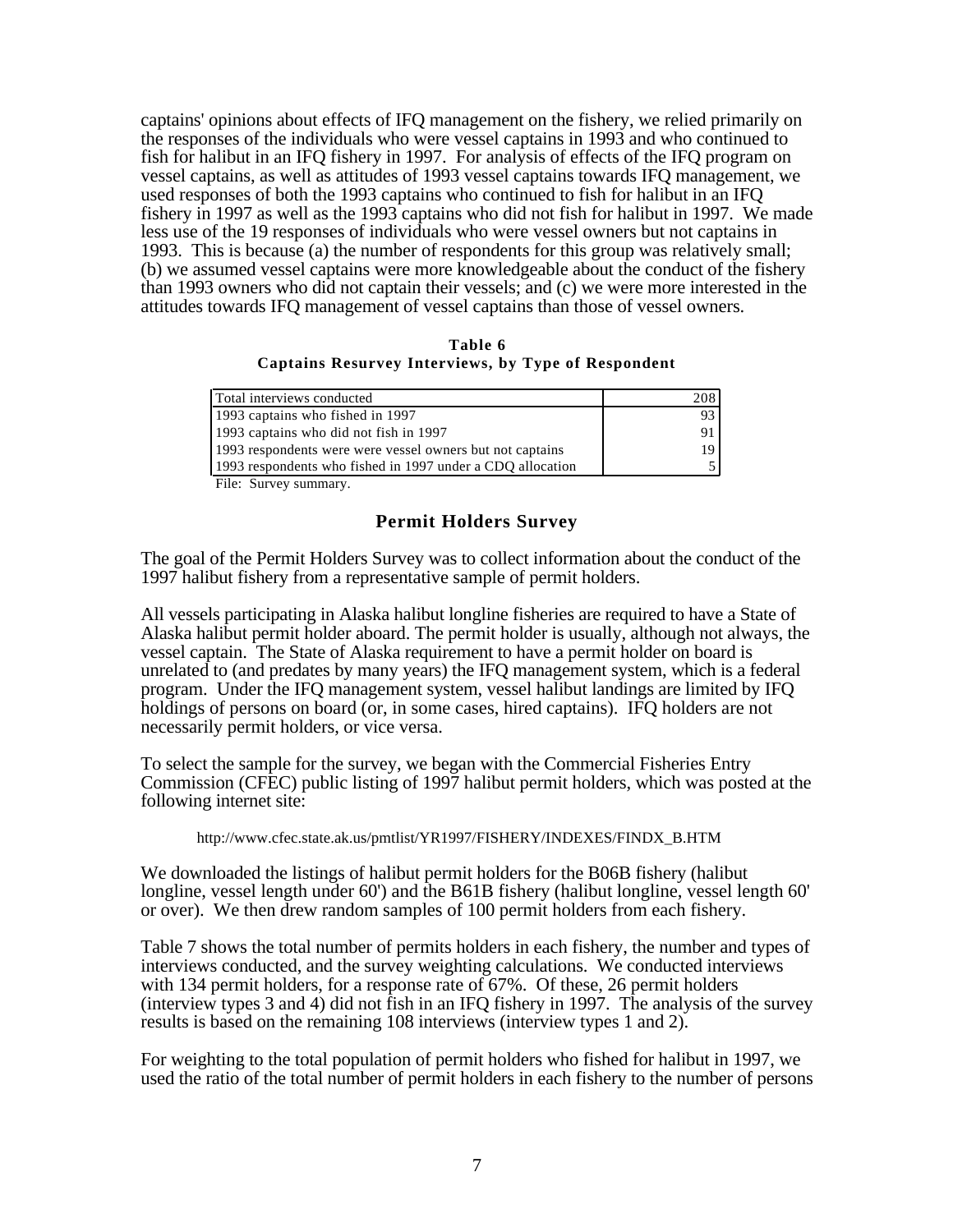interviewed who participated in the 1997 IFQ fishery. We refer to this weight as WEIGHTPH.

For weighting to the total population of vessels which fished for halibut in 1997, we divided WEIGHTPH by the number of times the ADF&G vessel number listed on the permit application appeared on the permit file (ADFGFREQ). This is because the probability a vessel would be selected for the sample was proportional to ADFGFREQ. For example, responses of a permit holder for a vessel which appeared in the permit file three times were only given a weight of one-third of the weight given to the permit holder, because the vessel was three times as likely to be selected as the permit holder. For vessels in the sample, ADFGFREQ ranged between 1 and 4.

For purposes of weighting to the vessel population, we excluded responses by permit holders who fished on vessels other than that listed on their permit application. This is because we had no way of determining the proper weight for these responses. Thus weighted responses for the vessel population exclude vessels fished by permit holders who did not list the vessel on their permit applications.

Table 8 compares IPHC data for the number of vessels which participated in the 1997 halibut fishery with estimates derived from the survey, by vessel length category. This provides one indication of how representative the vessels fished by survey respondents were of the total population of vessels which fished for halibut in 1997. The survey estimate of the number of vessels participating in the 1997 fishery was 94% of the total reported by the IPHC. The survey estimate of the total harvest was 90% of the total reported by the IPHC. Slight underestimates were to be expected because the estimates are based only on responses of the 97 permit holders who fished vessels listed on their permits (interview type 1), and exclude the responses of those who fished vessels other than those listed on their permits (interview type  $\overline{2}$ ).

For individual vessel size categories, the survey estimates are less accurate. This is to be expected because the sample sizes are much smaller for individual size categories.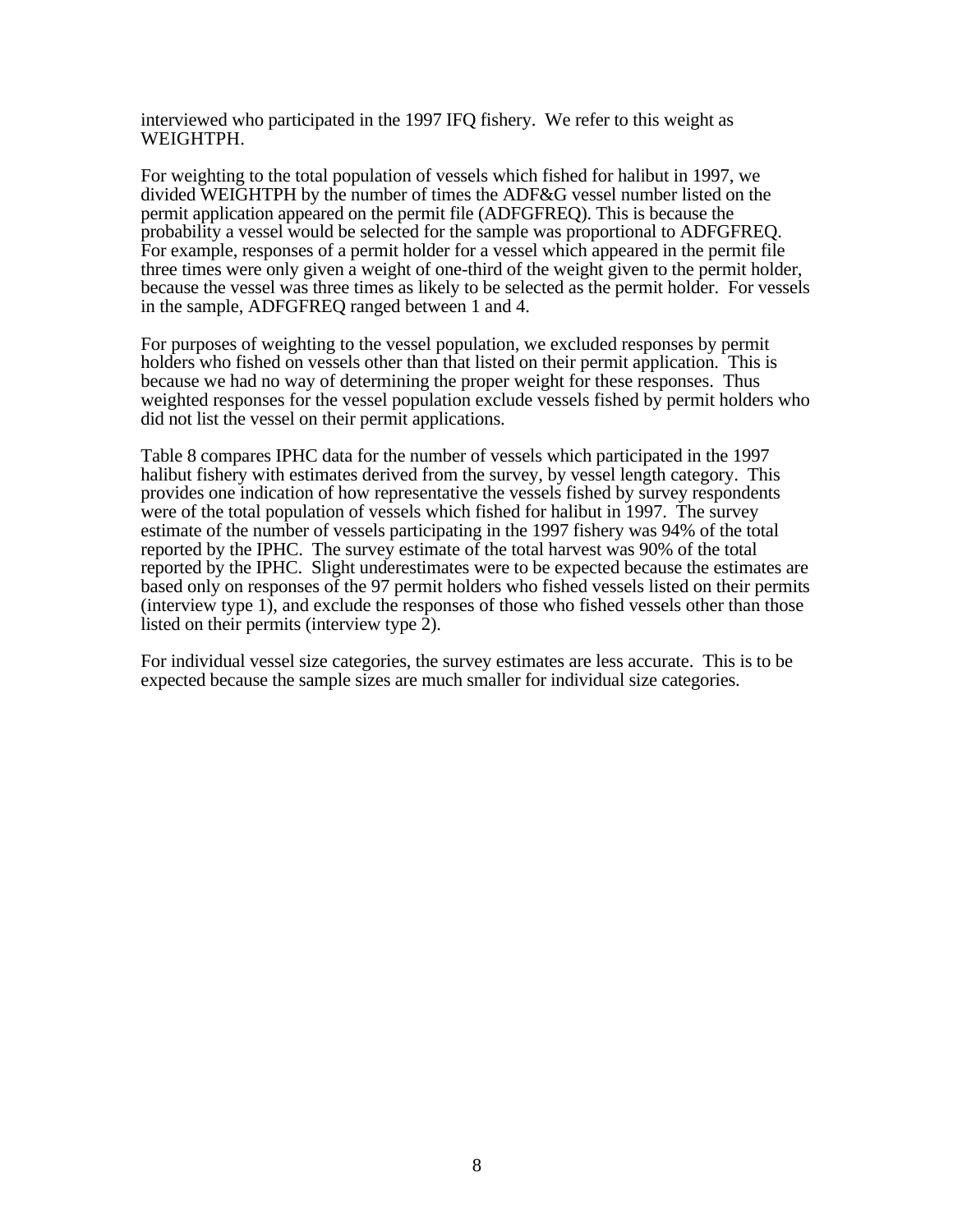|                                                           | Permit Type    |                |       |
|-----------------------------------------------------------|----------------|----------------|-------|
|                                                           | <b>B06B</b>    | <b>B61B</b>    | Total |
| Total number of permit holders                            | 1759           | 1267           | 3026  |
| Sample Size                                               | 100            | 100            | 200   |
| No interview conducted                                    | 28             | 38             | 66    |
| Reasons:                                                  |                |                |       |
| No record of reason                                       | 7              | 6              | 13    |
| No telephone number could be found                        | 6              | 8              | 14    |
| Telephone number was found but respondent                 | $\overline{c}$ | 9              | 11    |
| could not be reached.                                     |                |                |       |
| Respondent could not be recontacted after                 | 7              | 8              | 15    |
| initial contact                                           |                |                |       |
| Respondent was contacted but declined to be interviewed   | $\overline{2}$ | 5              | 7     |
| Respondent was not available and only limited information | $\overline{4}$ | $\mathfrak{D}$ | 6     |
| was obtained from family members or associates            |                |                |       |
| Interview conducted                                       | 72             | 62             | 134   |
| Type of interview:                                        |                |                |       |
| 1. Interview completed about 1997 fishery                 | 48             | 49             | 97    |
| 2. Respondent fished a vessel different from that         | 7              | 4              | 11    |
| listed on permit.                                         |                |                |       |
| 3. Permit holder did not fish in 1997 (a)                 | 15             | 7              | 22    |
| 4. 1997 fishing was under a CDQ allocation (a)            | $\mathfrak{D}$ | 2              | 4     |
| Response rate                                             | 72%            | 62%            | 67%   |
| Weight for weighting to total permit holder population    | 24.43          | 20.44          |       |
| (WEIGHTPH = Total permit holders/total interviews)        |                |                |       |
| Weight for weighting to total vessels                     |                |                |       |
| $(WEIGHTVE = WEIGHTPH / N)$                               |                |                |       |
| N=Number of times vessel appeared in permit holder file:  |                |                |       |
| 1                                                         | 24.43          | 20.44          |       |
| 2                                                         | 12.22          | 10.22          |       |
| 3                                                         | 8.14           | 6.81           |       |
| 4                                                         | 6.11           | 5.11           |       |

**Table 7 Permit Holders Survey Sampling and Weighting**

(a) No further information was collected after this was determined.

Notes on weighting: Weights for permit holders were extrapolated using WEIGHTPH to the total permit holder population that fished in the IFQ fishery in 1997, based on responses to interview types 1 and 2. Responses for vessels were extrapolated using WEIGHTVE to the total vessel population fished by permit holders who fished the vessel listed on their permit application (interview type 1 only). Thus weighted survey responses exclude vessels not listed on permit applications. File: 97 PH Weighting.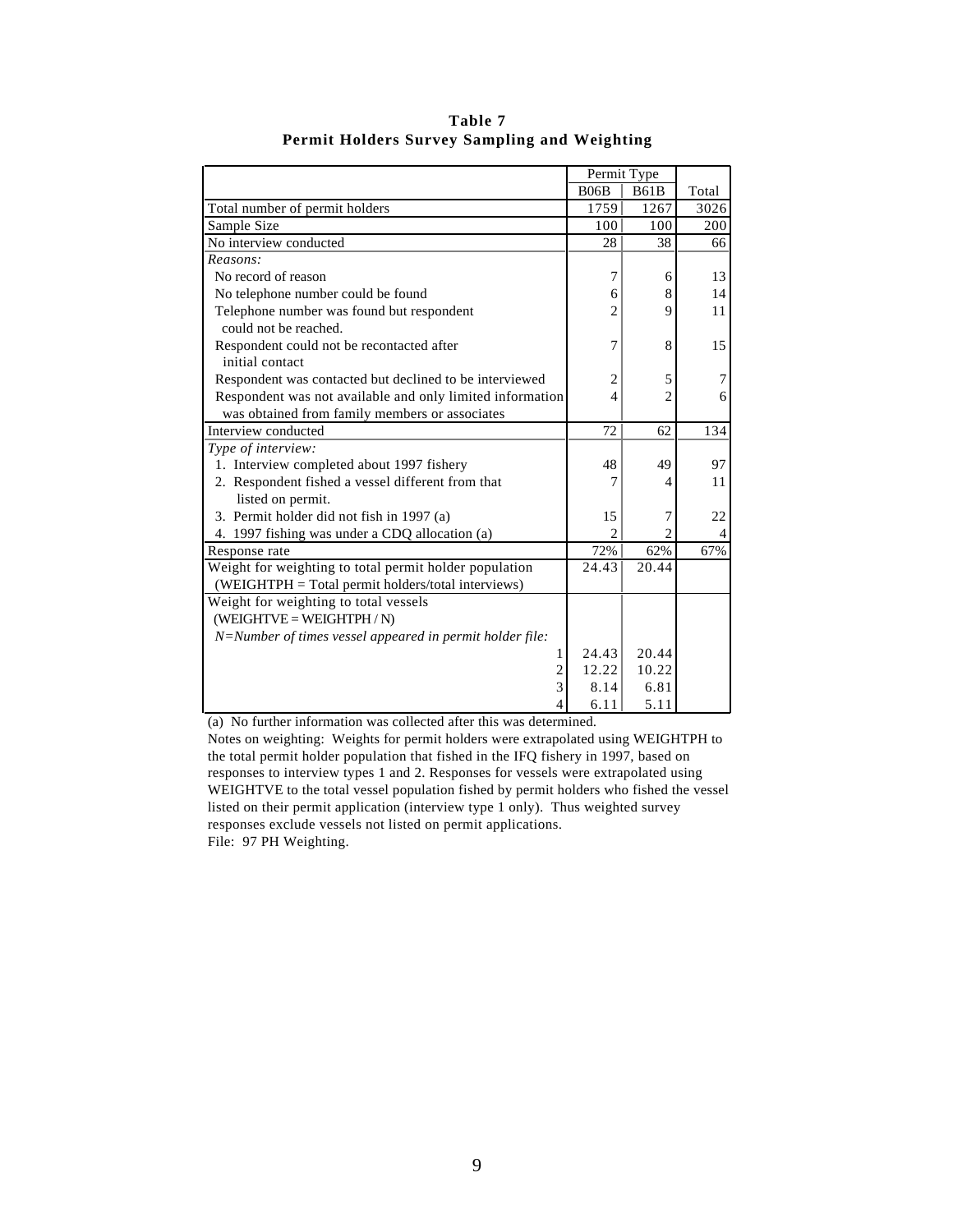### **Table 8 Vessels and Harvests in the 1997 Halibut Fishery Comparison of IPHC Data and Permit Holders Survey Estimates**

|               |             | Number of vessels |                   | Harvests (pounds) |              |                   |                 |  |
|---------------|-------------|-------------------|-------------------|-------------------|--------------|-------------------|-----------------|--|
|               | <b>IPHC</b> | Weighted          | Ratio, survey     | <b>IPHC</b>       | Weighted     | Ratio, survey     | Number of       |  |
|               | preliminary | survey            | estimate to       | preliminary       | survey       | estimate to       | survey          |  |
| Vessel length | data(a)     | estimate (b)      | <b>IPHC</b> total | data(a)           | estimate (b) | <b>IPHC</b> total | responents(c)   |  |
| Unknown       | 89          |                   |                   | 179,000           |              |                   |                 |  |
| $<$ 26 feet   | 338         | 269               | 0.80              | 849,000           | 267,337      | 0.31              | 12              |  |
| 26 to 30 ft.  | 199         | 45                | 0.23              | 1,124,000         | 560,630      | 0.50              |                 |  |
| 31 to 35 ft.  | 314         | 302               | 0.96              | 3,653,000         | 2,346,874    | 0.64              | 13              |  |
| 36 to 40 ft.  | 338         | 567               | 1.68              | 3,893,000         | 9,119,404    | 2.34              | 25              |  |
| 41 to 45 ft.  | 265         | 318               | 1.20              | 4,569,000         | 9.370.347    | 2.05              | 15              |  |
| 46 to 50 ft.  | 201         | 69                | 0.34              | 5,332,000         | 2,258,316    | 0.42              |                 |  |
| 51 to 55 ft.  | 92          | 118               | 1.28              | 3,112,000         | 3,408,825    | 1.10              | 6               |  |
| $56+$ ft.     | 344         | 356               | 1.03              | 29,654,000        | 19,856,821   | 0.67              | 21              |  |
| Total         | 2180        | 2044              | 0.94              | 52,365,000        | 47.188.554   | 0.90              | 97 <sub>1</sub> |  |

(a) Source: IPHC 1997 Annual Report, Appendix I, Table 4.

(b) Excludes vessels not listed on permit application.

(c) Number of survey responses on which harvest estimates are based.

File: 1997 vessels.